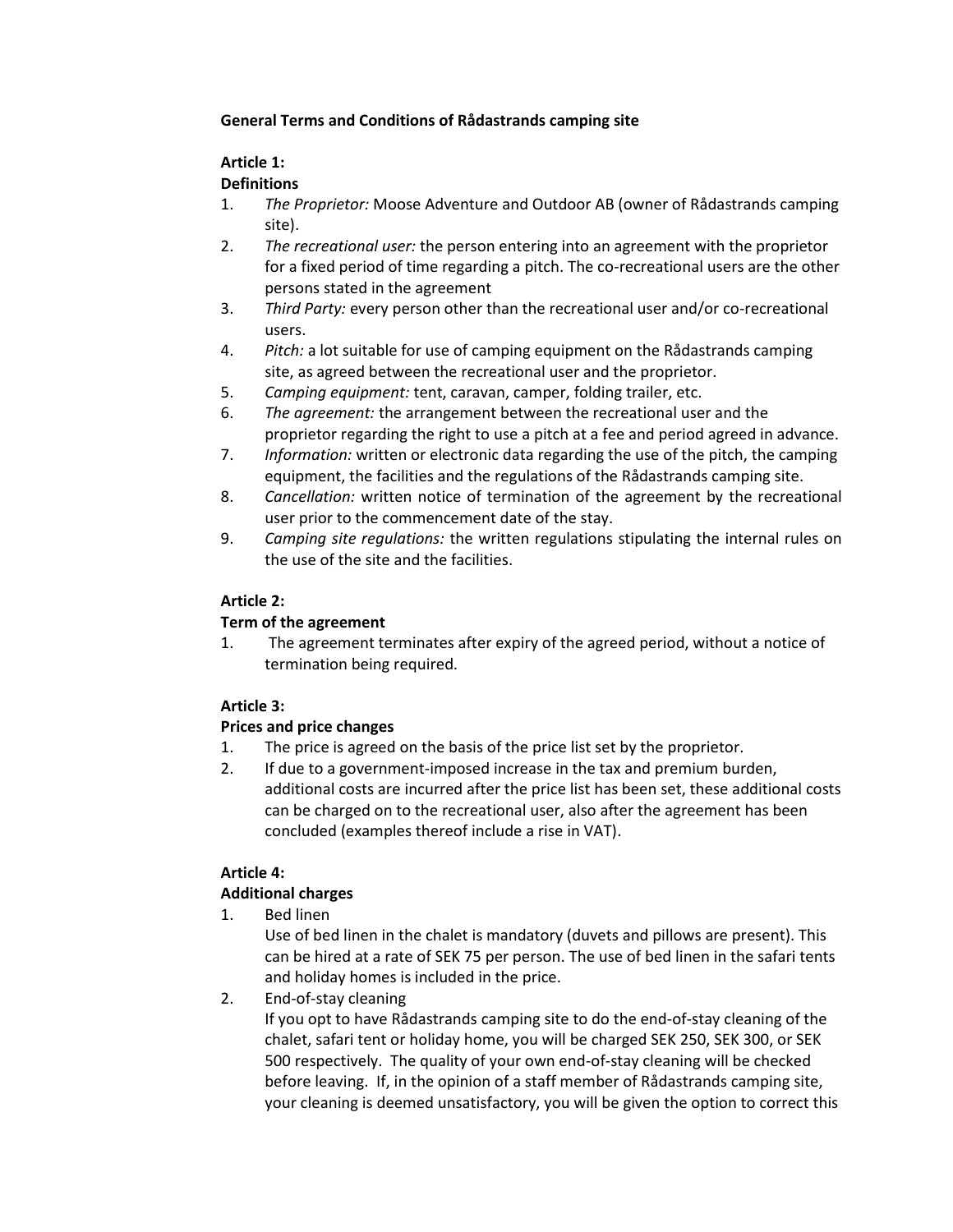yourself or to have us do this. In the latter case, you will be charged the end-ofstay cleaning costs set out above.

### **Article 5:**

### **Reservations**

- 1. Reservations can be made both by telephone and online.
- 2. After we have received your reservation, we will send you a booking confirmation or invoice.
- 3. In the event of reservations of more than 28 days prior to arrival, the cooling-off period is 2 days. In the event of reservations of less than 28 days prior to arrival, there is no cooling-off period.
- 4. On the third day after making the reservation, your booking is legally binding and subject to articles 6 and 7 of these general terms and conditions regarding changes and cancellation.

### **Article 6:**

# **Payment**

- 1. The recreational user must make the payment in Swedish Krona, with due observance of the agreed payment term.
- 2. Payment must be made in two instalments, viz.:
	- 2 weeks after booking by telephone, in writing or electronically, the first instalment being 30% of the agreed amount.
	- The second instalment must be paid to the proprietor 6 weeks prior to commencement of the stay.
- 3. If the booking was made less than 6 weeks prior to the commencement date, payment must be effected in a single instalment, at the time of making the reservation.
- 4. If the proprietor, in the event of a reservation, has not received the total amount payable on the day of arrival, the proprietor will be entitled to deny the recreational user access to the site, without prejudice to the right of the proprietor to full payment of the agreed price.
- 5. If the total amount has not been paid in time, an interest rate of 1% per month will be charged on the outstanding amount, subject to a written demand. Any reasonable extra judicial costs incurred by the proprietor will be payable by the recreational user subject to a notice of default.

# **Article 7:**

# **Cancellation**

- 1. In the event of cancellation, the recreational user owes the proprietor compensation of:
	- 15% of the agreed price, in the event of cancellation of more than 2 months prior to the commencement date;
	- 25% of the agreed price, in the event of cancellation within 2 months prior to the commencement date;
	- 50% of the agreed price, in the event of cancellation within 1 month prior to the commencement date;
	- 100% of the agreed price, in the event of cancellation within 2 weeks prior to the commencement date;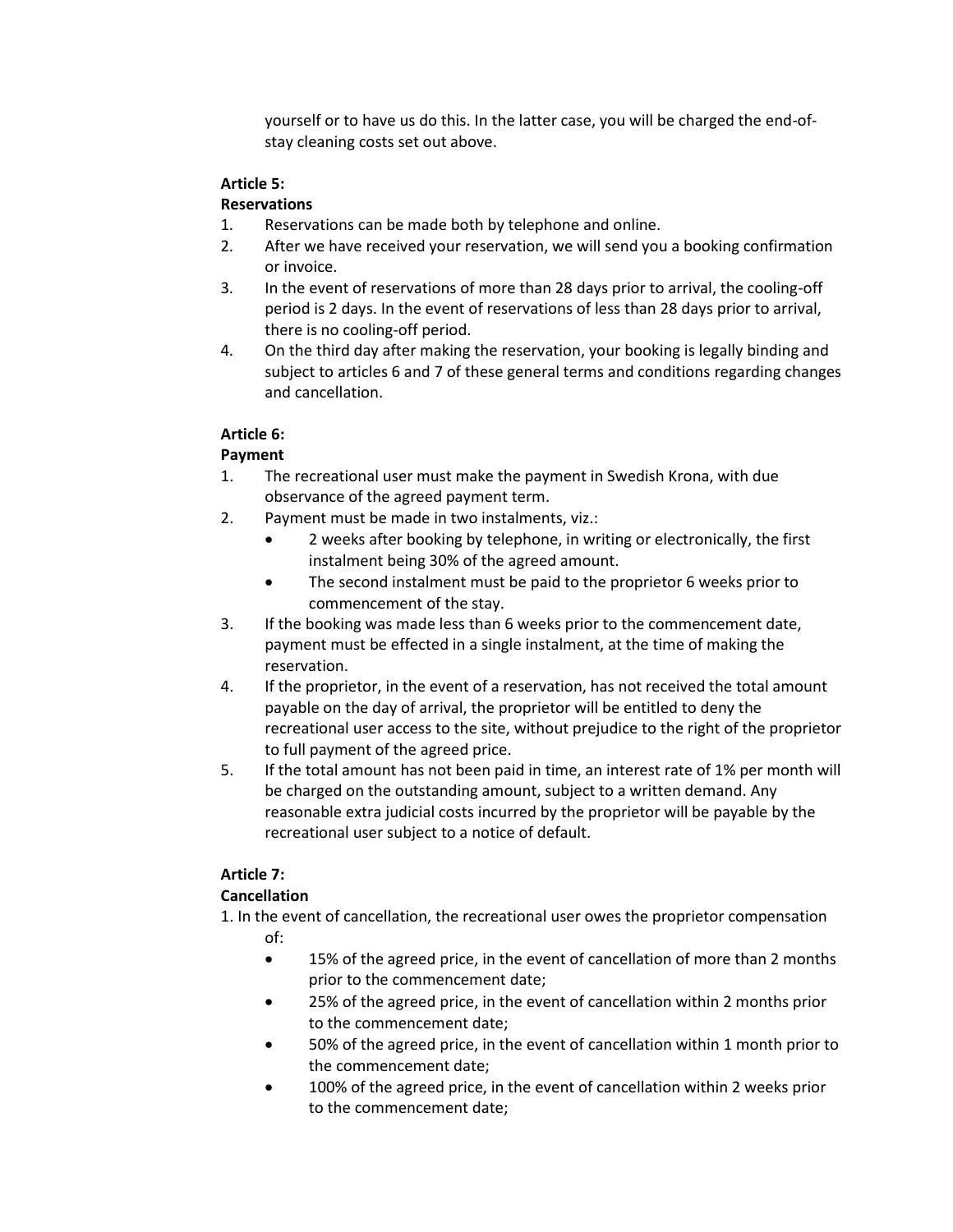2. The compensation will be proportionally refunded after deduction of administration charges of SEK 150, if the pitch is reserved by a third party introduced by the recreational user, subject to approval from the proprietor, for the same period or a part thereof.

### **Article 8:**

### **Use by third parties**

1. Use of camping equipment and/or corresponding pitch by a third party is subject to approval from the proprietor.

### **Article 9:**

#### **Maximum number of persons allowed**

1. The maximum number of people allowed per pitch and rental tent is 6, with a maximum of 2 adults. Taking up residence with multiple families and/or with more than the maximum number of persons permitted is not allowed.

#### **Article 10:**

#### **Late arrival and early departure**

1. The recreational user owes the full amount as agreed for the full period.

#### **Article 11:**

#### **Early termination of the agreement by the proprietor and eviction**

- 1. The proprietor will be entitled to terminate the agreement with immediate effect:
	- if the recreational user, co-recreational user(s) and/or third parties, despite prior verbal and/or written warning, fail to comply with the agreement, the camping site regulations and/or government regulations, or fail to do so properly, to the extent that, according to the standards of reasonableness and fairness, the proprietor cannot be expected to continue the agreement;
	- if the recreational user, co-recreational user(s), despite prior verbal and/or written warning, cause a nuisance to the proprietor and/or other recreational users, or otherwise ruin the positive atmosphere on or within the direct vicinity of the camping site.
	- if the recreational user, despite prior verbal and/or written warning, uses the pitch and/or his camping equipment contrary to the designated use of the site;
	- if the camping equipment fails to meet generally accepted safety standards;
	- theft, vandalism, aggression, use of drugs and offensive use of language regarding race, culture or religion are some of the reasons that qualify for instant removal from the camping site.
- 2. If the proprietor requires interim termination and eviction, he must notify the recreational user thereof by means of a letter handed over in person. In severe cases, a letter will not be required and a personal, verbal notice suffices.
- 3. After having been served with a notice of termination, the recreational user must ensure that the pitch and/or camping equipment are cleared and that the site is left as soon as possible, yet within 4 hours.
- 4. If the recreational user fails to vacate his pitch, the proprietor will be entitled to vacate the pitch in accordance with article 12.2.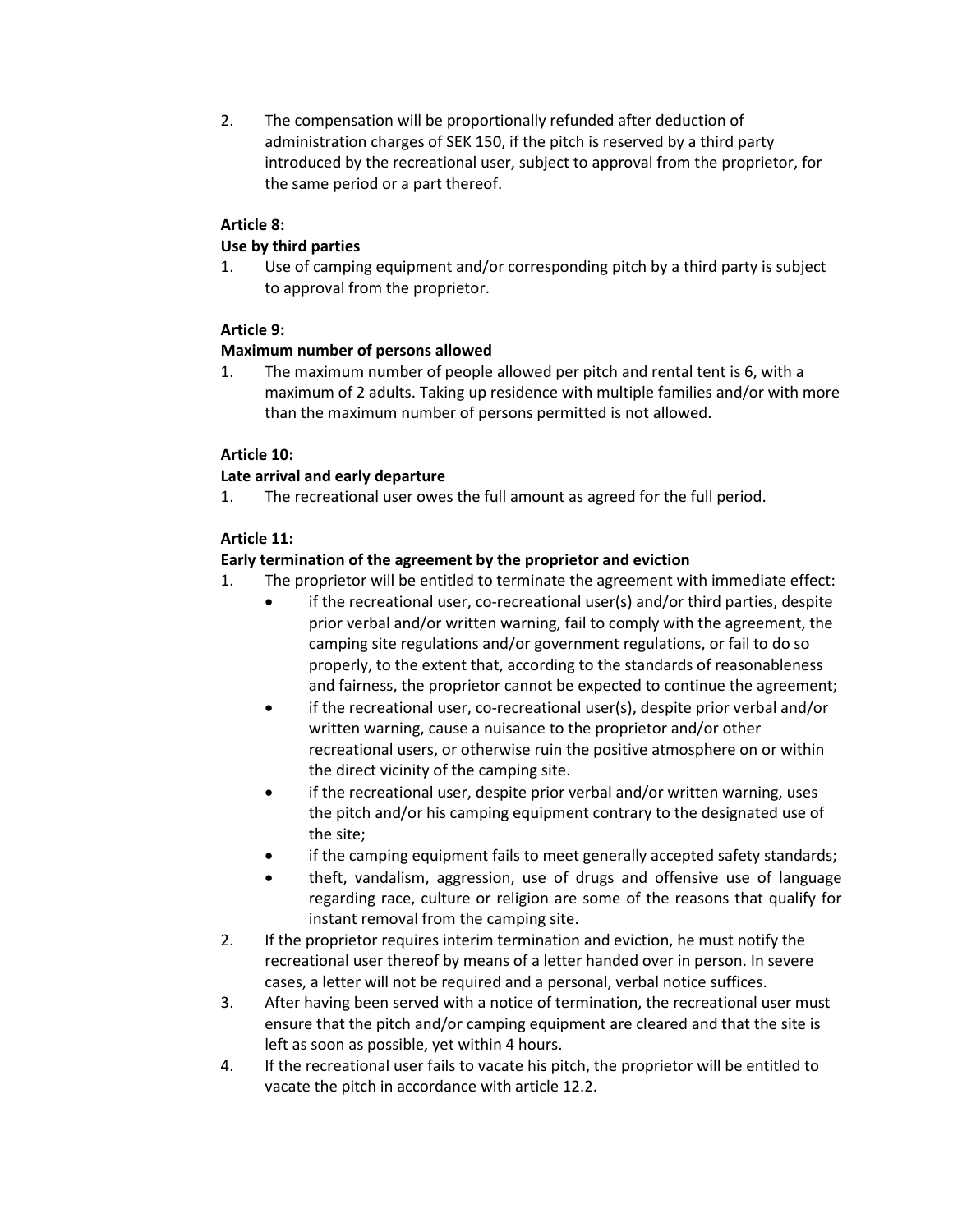5. In principle, the recreational user is not entitled to a refund in the event of interim termination of the agreement.

### **Article 12:**

### **Clearance**

- 1. Once the agreement has ended, the recreational user must vacate the pitch, leaving it cleared and empty, no later than 11am on the final day of the agreed period.
- 2. If the recreational user does not remove his camping equipment, the proprietor will be entitled to arrange for the pitch to be cleared at the expense of the recreational user, subject to a written demand and with due observance of a period of 7 days from the day of receipt thereof. The costs of these 7 days, the disassembly costs and any storage and/or removal costs, insofar as reasonable, will be at the expense of the recreational user.

### **Article 13:**

### **Legislation**

- 1. The recreational user must at all times ensure that the camping equipment erected by him meets all environmental and safety requirements imposed by the government, both internally and externally, or which are (or can be) attached by the proprietor to the camping equipment within the framework of environmental measures for his company.
- 2. LPG systems are only permitted if they are installed in motorised vehicles which have been approved by the designated government body.

# **Article 14:**

### **Maintenance and installation**

- 1. The proprietor is obliged to keep the recreational site and the central facilities in a proper state of repair.
- 2. The recreational user is obliged to keep the camping equipment and corresponding pitch in the same state of repair.
- 3. The recreational user, co-recreational users and/or third parties are not permitted to excavate the site, cut trees or bushes and erect antennas, fencing or other provisions, of whichever nature, at, on, underneath or around the camping equipment, without the prior approval from the proprietor.
- 4. The recreational user at all times remains responsible for keeping the camping equipment mobile.

### **Article 15:**

# **Liability**

- 1. The legal liability of the proprietor, insofar as other than personal injury or damages resulting from death, is limited to a maximum of 500,000 Krona per event. The proprietor is insured for this.
- 2. The proprietor cannot be held liable for any accidents, theft or damage within his site, unless this is due to a failure in the performance attributable to the proprietor.
- 3. The proprietor cannot be held liable for the consequences of extreme weather influences or other forms of force majeure.